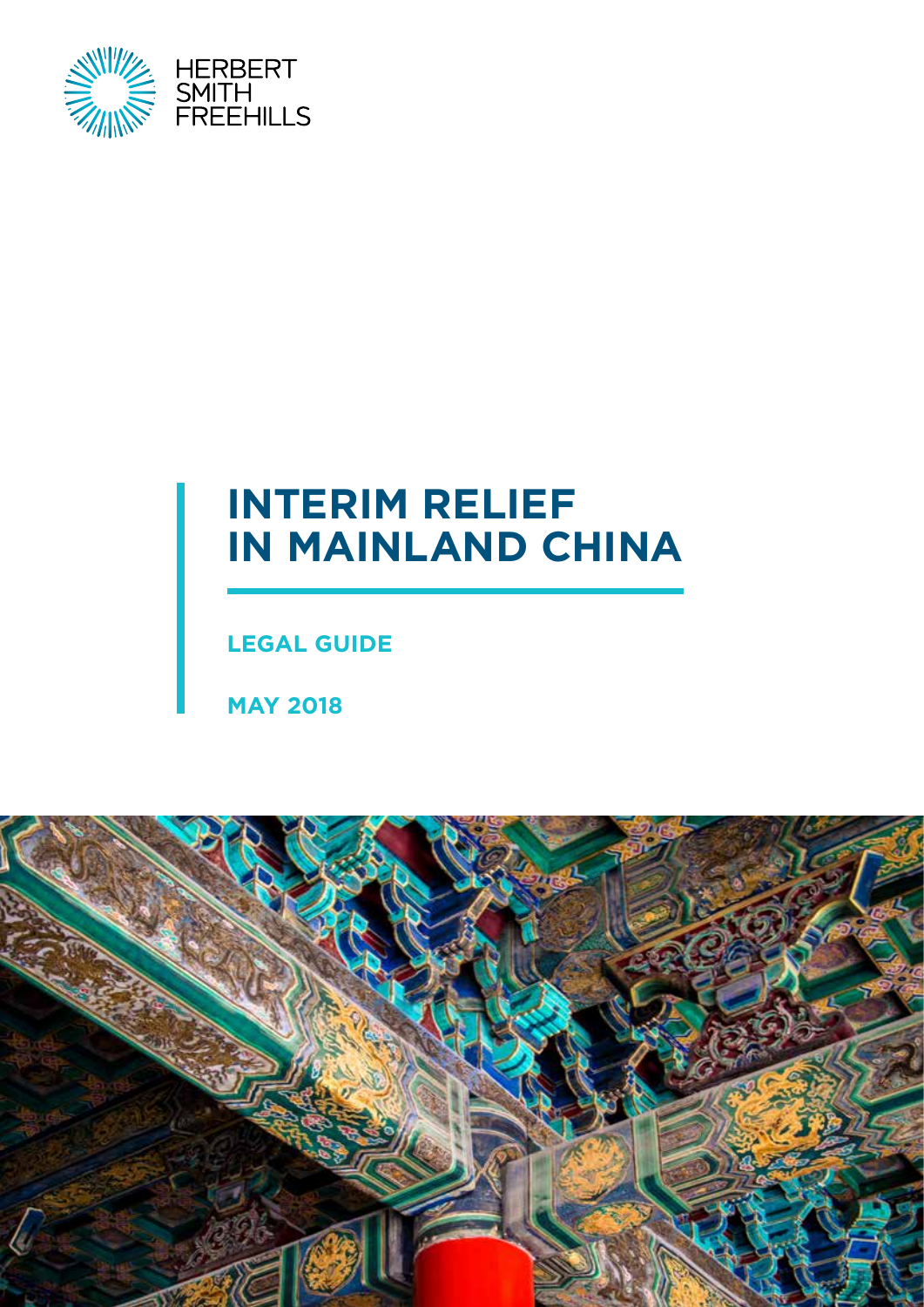# Introduction

## **What is this guide about?**

Interim relief describes measures available to parties prior to the final resolution of their legal dispute. Such measures can be directed towards protecting evidence, or the rights and assets of parties, from damage or dissipation during proceedings. In some circumstances, interim relief can be sought prior to the initiation of formal proceedings. It is often granted in urgent circumstances, where inaction or delay could lead to irreparable harm. When made in support of either arbitration or litigation in Mainland China, such interim measures are called "*Preservation measures*" (保全措施). Chinese law provides for three different types of preservation measures:

- **• Evidence Preservation** (证据保全), an order to preserve evidence from being lost or destroyed;
- **• Asset Preservation** (财产保全), an order to preserve assets from being dissipated or transferred; and
- **• Action Preservation** (行为保全), an order requiring a party to take a specific action (责令作出一定行为) or prohibiting a party from taking a specific action (禁止作出一定行为). 1

Preservation measures can be sought by parties to litigation in Mainland China, as well as in support of arbitration seated in Mainland China. This guide provides practical guidance on when and how to bring an application for interim relief. It provides the following information on applications for interim measures prior to and following the commencement of an action in support of arbitration and litigation:

- **•** Grounds for application
- **•** Competent court
- **•** Form of application
- **•** Timing of application
- **•** Security
- **•** Timing of court order
- **•** Illustrative cases

This guide also discusses the practical limitations of interim measures, and compares the interim relief available in Mainland China to that available in common law jurisdictions such as Hong Kong. Finally, it contains templates and precedents for bringing an application for interim relief in the courts of Mainland China.

## **Who is it for?**

This guide is aimed at both Chinese and foreign companies who are conducting business in China or with Chinese counterparties, and who may be involved in disputes leading to arbitration or litigation in Mainland China.

## **What are the key points?**

Other than evidence, asset and action preservation, Chinese courts have no discretion to grant the other types of interim relief that courts in common law jurisdictions can order. 2

All three types of preservation measures may be ordered during litigation or arbitration proceedings or, in urgent circumstances, before proceedings commence. 3

## **Interim relief in support of arbitration**

- **•** The right to grant interim relief is reserved exclusively to the Chinese courts. Strictly speaking, arbitral tribunals seated in Mainland China have no power to order interim relief (at least in relation to the three types of preservation measures) listed above.
- **•** An application for interim relief during arbitration proceedings should be made to the arbitration commission, which will forward the application to the competent Chinese court.
- **•** Chinese courts do not grant interim relief in support of arbitrations seated outside Mainland China.
- **•** Chinese courts do not grant interim relief in support of proceedings to enforce foreign arbitral awards made outside Mainland China.

- 1 The phrases, "*ordering a party to take a specific action*" or "*prohibiting a party from taking a specific action*", are broadly equivalent to mandatory or prohibitory injunctions in common law systems.
- 2 Many common law legal systems have a more extensive range of measures for interim relief. For example, Hong Kong courts can place a company into receivership, or make an order to maintain or restore the status quo.
- 3 Section 100 CPL Amendment 2017, which provides for Action Preservation, refers only to civil litigation and not to arbitration. However, we are cautiously confident that Action Preservation can be applied in support of arbitration after its commencement. This is discussed at Section 3.B below.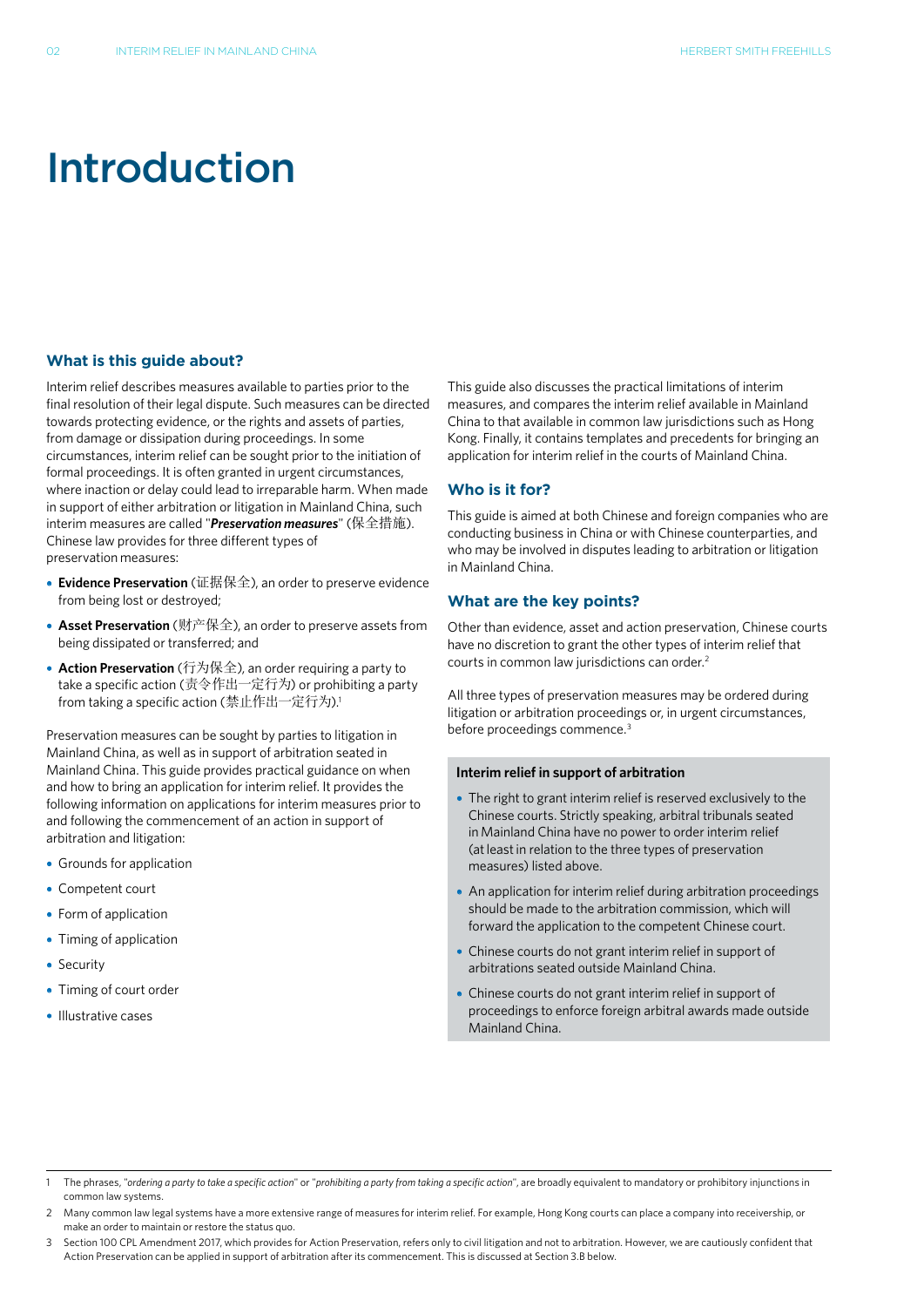### **Structure of this guide**

Section 1 provides a brief overview of the interim relief regime in Mainland China.

Section 2 sets out the types of interim relief available in Mainland China.

Sections 3 and 4 deal with the process of seeking relief in support of arbitration and litigation.

Section 5 explains what you may need to do after an order is obtained, including enforcement, review and compensation.

Section 6 offers practical tips for seeking interim relief.

# **Disclaimer**

The contents of this publication are for reference purposes only. They do not constitute legal advice and should not be relied upon as such. Specific legal advice about your particular circumstances should always be sought separately before taking any action based on this publication. Information provided is accurate as at February 2018.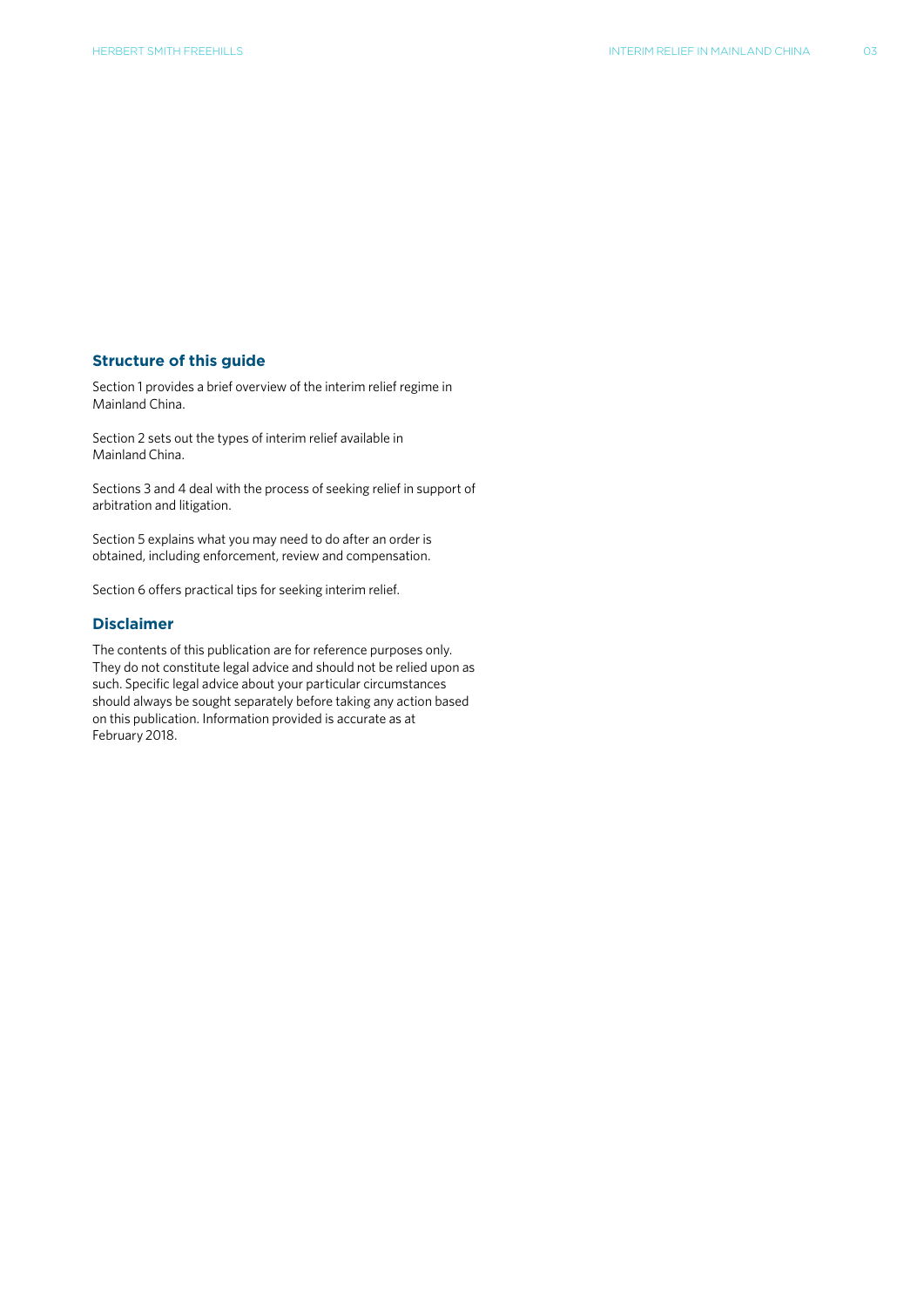# 1. Interim relief in Mainland China

## **Brief history**

In Mainland China, the Arbitration Law and the Civil Procedure Law are the key statutes providing for interim relief in arbitration and litigation. Historically, the types of interim measures available in Mainland China were limited compared to common law jurisdictions like England, Australia or Hong Kong. The CPL 2012 Amendment introduced a more sophisticated regime. In particular, the CPL 2012 Amendment:

- **• extended the right to apply for Action Preservation to all general commercial disputes.** Prior to the CPL 2012 Amendment, only Asset Preservation and Evidence Preservation were available in general commercial disputes. Action Preservation was available only in IP and maritime disputes;
- **• expanded pre-litigation interim relief in general commercial disputes to include Evidence Preservation and Action Preservation.** Prior to the CPL 2012 Amendment, pre-litigation Evidence Preservation and Action Preservation had been available only in IP and maritime disputes;
- **• allowed Evidence Preservation, Asset Preservation and Action Preservation to be granted on an urgent basis before arbitration seated in Mainland China is commenced.** Prior to the CPL 2012 Amendment, interim relief was not available before arbitration proceedings had formally commenced; and
- **• extended to thirty (30) calendar days the time limit for a party to commence arbitration or litigation from the date when a pre-action Asset Preservation order is made.**<sup>5</sup> If no arbitration or litigation is brought within the thirty-day limit, the pre-litigation preservation order will be lifted. Prior to the CPL 2012 Amendment, the time limit was fifteen (15) calendar days.

Since the CPL 2012 Amendment, parties to arbitration and litigation have had access to a greater range of interim relief measures to protect their rights. Although the CPL was amended again in 2017, the regime in respect of interim relief remains unchanged.

<sup>5</sup> The Patent Law (amended 2008), Copyright Law (amended 2010) and Maritime Special Procedure Law (1999) still adopt the fifteen-day time limit, consistent with the previous regime under the Civil Procedure Law. The Trademark Law (amended 2013) adopts the thirty-day time limit consistent with the CPL 2012 and CPL 2017 Amendments. We consider that the thirty-day limit stipulated by the CPL 2012 Amendment may override the fifteen-day limit under the old statutes. However, unless the Patent Law, Copyright Law and Maritime Special Procedure Law are officially amended to accord with CPL 2012 (and CPL 2017) Amendments, the discrepancy in the time limit may result in inconsistent court practice.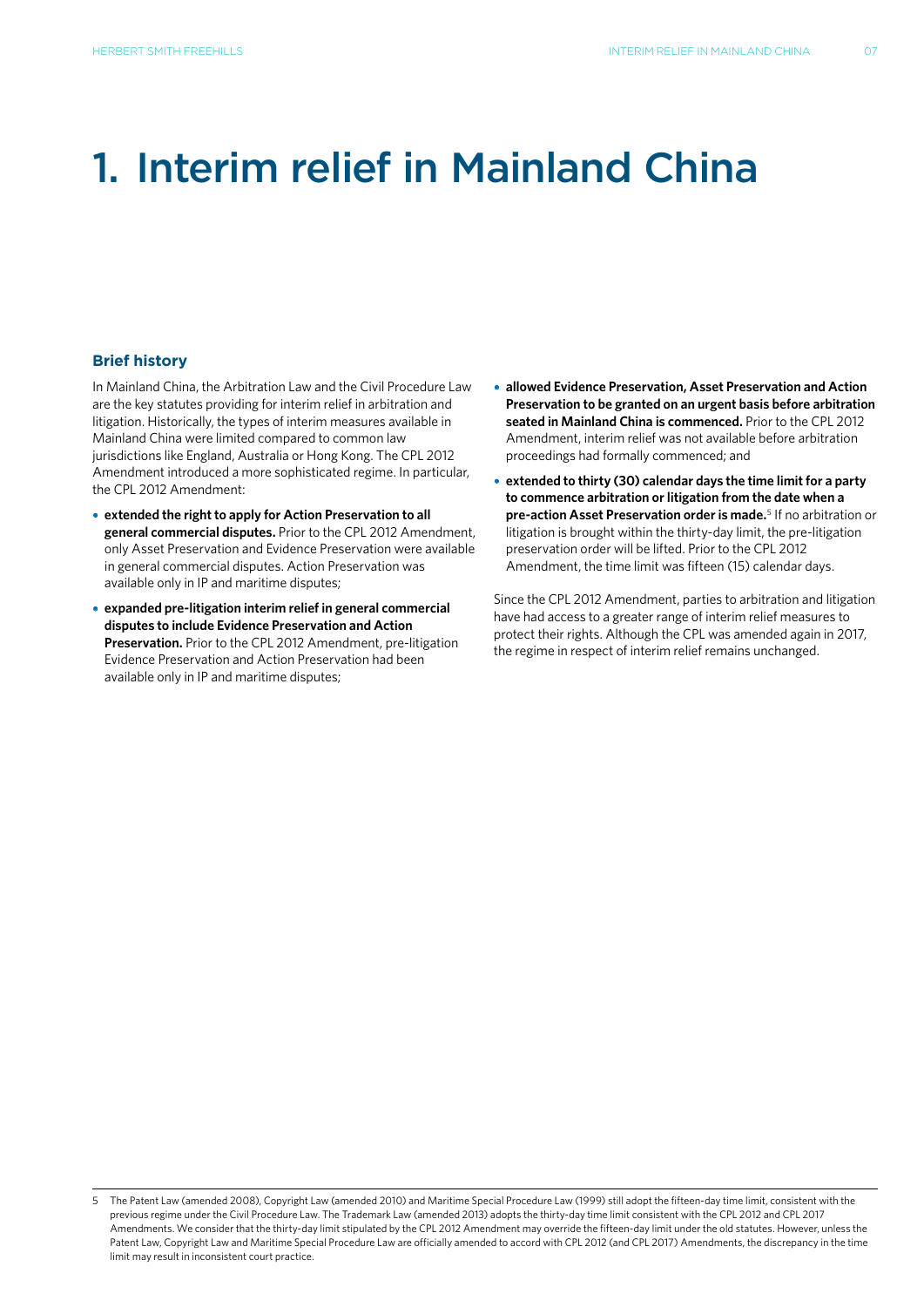# Interim relief in Mainland China

## **Legal framework**



For cases including IP and maritime disputes, please also refer to legislation and regulation relevant to the relevant subject matter, for example, Trademark Law (amended 2013), Patent Law (amended 2008), Copyright Law (amended 2010), Maritime Special Procedure Law (1999)and their respective SPC interpretations.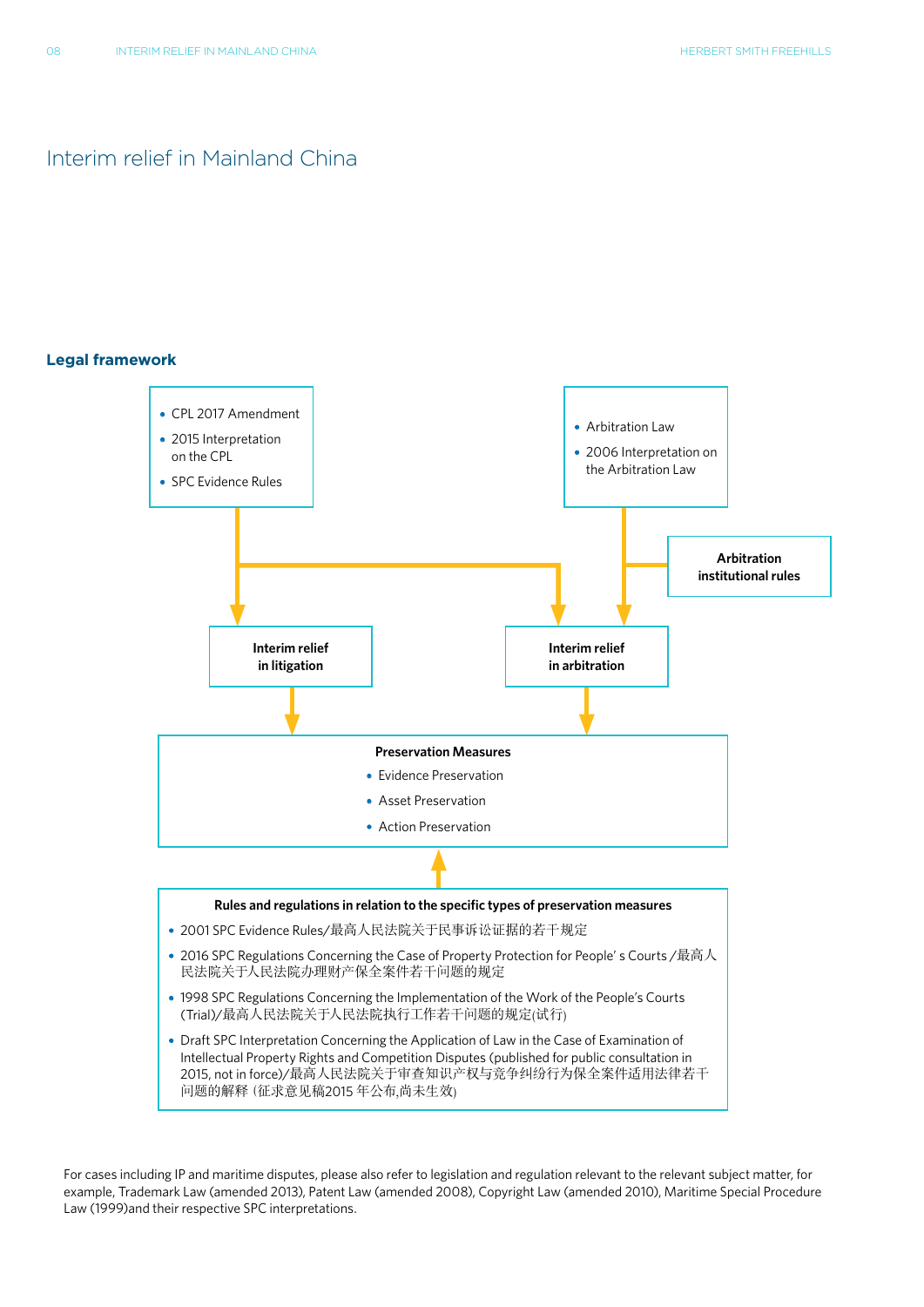The CPL 2017 Amendment<sup>6</sup>, Arbitration Law, SPC Evidence Rules and 2015 Interpretation on the CPL are the key pieces of legislation in China's interim relief regime.

In the context of arbitration proceedings, the CPL must be read with the Arbitration Law to establish the legal framework for interim relief. The 2015 Interpretation on the CPL provides detailed rules for implementing the amendments contained in the CPL 2012 Amendment and is a binding legal authority for the PRC courts. Because the relevant terms of the CPL 2017 Amendment are identical, the 2015 Interpretation on the CPL continues to apply.

Also relevant are the 2001 SPC Evidence Rules, which contain further rules on preserving evidence.

In addition, there are a number of specific interim relief regimes under Chinese Law. Such specific regimes are created, for example, under the Trademark Law (amended 2013),<sup>7</sup> the Patent Law (amended 2008), $8$  the Copyright Law (amended 2010) $9$  and the Maritime Special Procedure Law (1999). 10 The SPC has also published special interpretations guiding the practice of interim relief in IP cases. 11

Readers are reminded that case law is not legal authority in China, unlike in common law countries. The SPC interpretations promulgated to date do not wholly cover the field. As a result, where there is no specific interpretation from the SPC in respect of a particular statutory provision, or there is uncertainty in the application of an SPC interpretation to a particular factual scenario, the practices of Mainland Chinese courts may vary.

7 Sections 65 and 66.

9 Sections 50 and 51.

<sup>6</sup> With respect to preservation measures, the CPL 2012 and 2017 Amendments are identical.

<sup>8</sup> Sections 66 and 67.

<sup>10</sup> Chapters 3, 5 and 6.

<sup>11</sup> SPC Rules on Pre-litigation Injunctions in Patent Cases; SPC Rules on Pre-litigation Injunctions and Evidence Preservation in Trademark Cases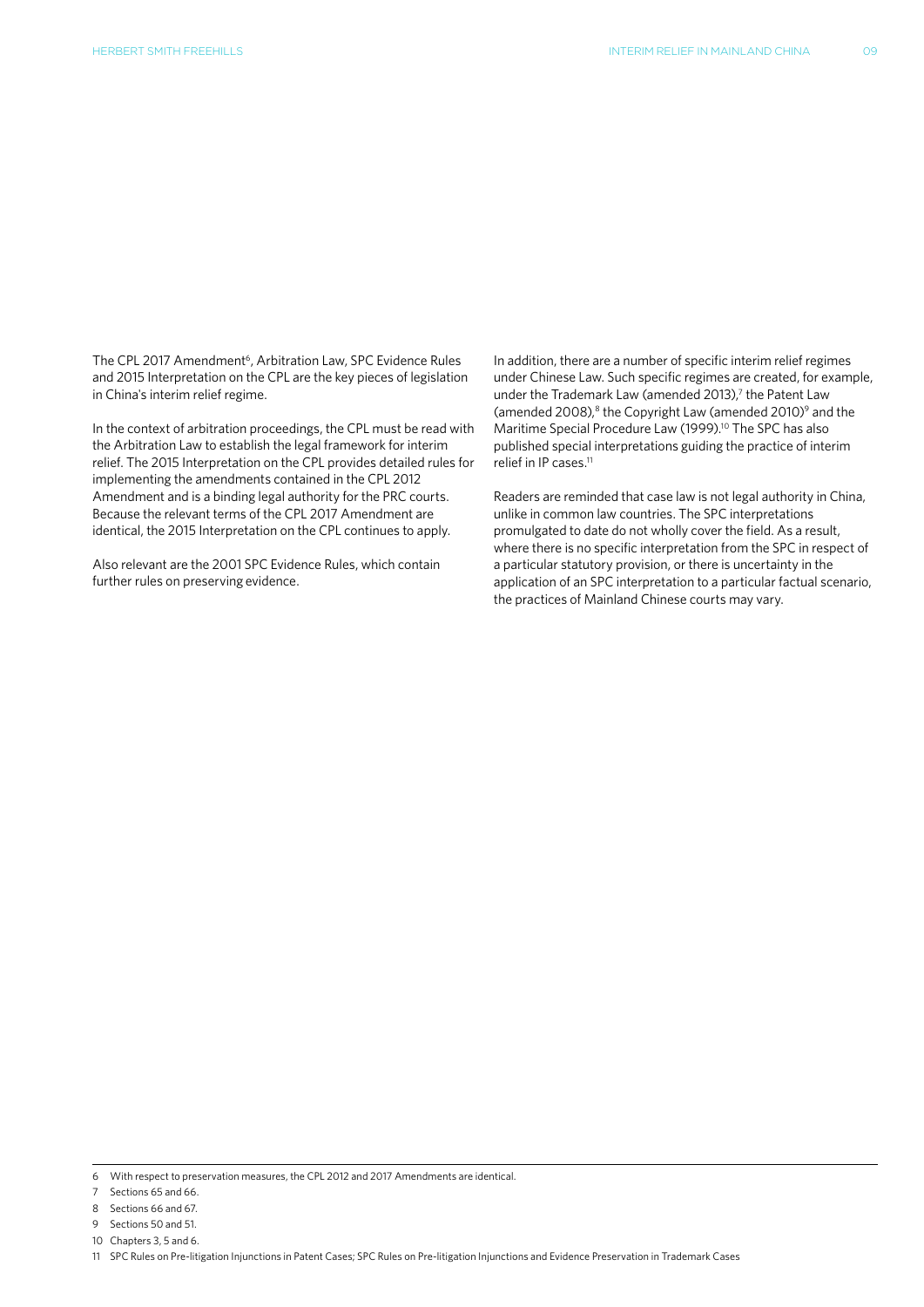# 2.What interim measures are available?

## **Preservation measures**

Chinese courts are empowered to make Evidence, Asset and Action Preservation Rulings.

Rulings for Evidence and Asset Preservation are common in general commercial disputes in Mainland China, and the relevant law and practice are well established.

Since the CPL 2012 Amendment came into force on 1 January 2013, there have been numerous successful applications for Action Preservation outside of intellectual property and maritime disputes, including in trade secret and competition disputes. We expect the number of applications for Action Preservation will continue increasing and will be sought in a wider range of disputes.

Action Preservation Rulings are particularly important in disputes that involve infringement of patent, trademark and copyright. On 26 February 2015, the SPC released the Draft SPC Interpretation on Action Preservation in IP and Competition Cases. This interpretation contains the criteria that the courts should adopt when considering Action Preservation applications in IP and competition cases. The timetable for promulgating the final SPC Interpretation is unknown. Once published, the criteria and procedure for granting Action Preservation may be extended to other types of disputes.

## **Evidence Preservation**

The types of evidence used in civil proceedings include statements made by parties, documentary evidence, physical evidence, video and audio material, electronic data, witness statements, expert opinions and inspection reports. 12

The court is authorised to preserve such evidence through a range of measures. It can seal, seize, photograph, audio or video record or inspect the object, or take witness statements, as appropriate.<sup>13</sup>

The court can photograph, photocopy or inspect documentary evidence on site. The court may also evaluate and inspect other physical evidence on site and make a written report of the inspection. The court can also depict, photograph, or video physical evidence. In relation to witnesses, the court can take a written statement or make an audio or video recording of the witness.<sup>14</sup>

<sup>12</sup> Section 63 CPL 2012 Amendment

<sup>13</sup> Article 24 SPC Evidence Rules

<sup>14</sup> Article 24 SPC Evidence Rules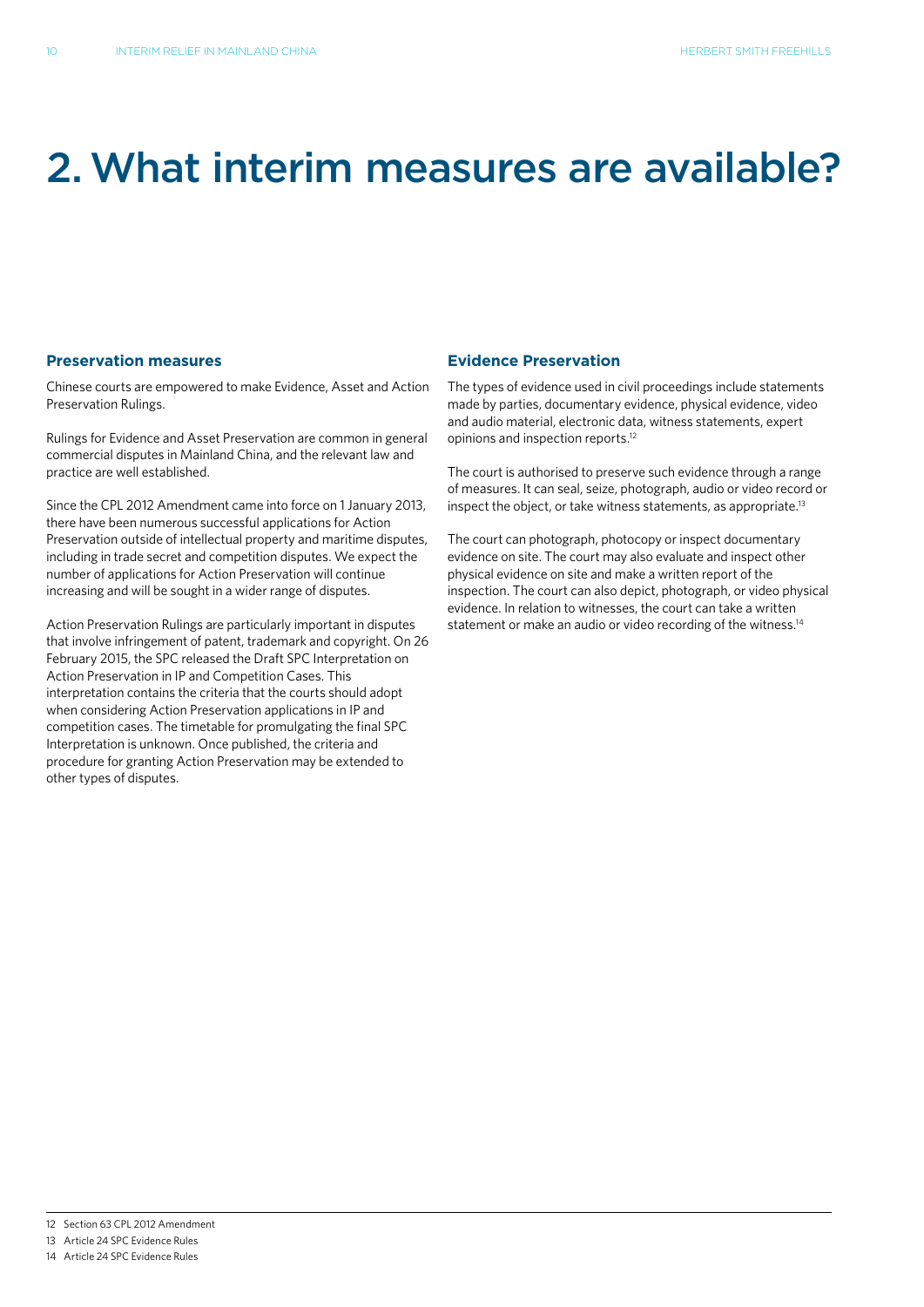### **Evidence Preservation by a notary public**

A notary public in Mainland China may notarise the process of preserving evidence by a party. 15 This is commonly known as Evidence Preservation by notary public. A notary public can witness and notarise the preservation of documentary evidence, physical evidence, video and audio data, statements from a party or witness, and the process and fact of a particular act. 16 The notary public may depict, photograph, audio or video record, copy, seal, inspect onsite or take statements, depending on the types of evidence to be preserved. For example, parties could preserve information on the internet or emails saved on servers or local hard drives, witnessed by a notary public,<sup>17</sup> or request a notary public to record or document the status of a property or an object at a specific point in time.

Evidence Preservation by notary public is different from Evidence Preservation by a court. A notary public's function is to witness the process of a party's own attempt to collect or preserve evidence, thus increasing the credibility of the evidence collected. A notary public does not have the power or authority of a court to preserve evidence which is in the possession of the applicant's counterparty or third parties. The applicant must submit the evidence to the notary public,<sup>18</sup> and demonstrate that the evidence may be destroyed or disappear if not preserved.<sup>19</sup> In a notice dated 2009, the Ministry of Justice clarified that, in urgent circumstances, a notary public can seal premises where evidence is located while it preserves the evidence and it does not have the same effect as if the court had sealed a property or premise.<sup>20</sup> Tampering with the seal of a people's court is an offence punishable by fine or detention.<sup>21</sup> This is not the case when a notary public imposes the seal.

Evidence Preservation by notary public is common in Mainland Chinese arbitration and litigation. It is relatively easy for the parties to access and the process is usually straightforward. It should be noted that the courts will not entertain an application for Evidence Preservation where the party has access to the evidence and the preservation of such evidence can be satisfactorily achieved by a notary public.

21 Section 111 CPL 2017 Amendment

<sup>15</sup> Section 11(9) Notarisation Law of the People's Republic of China promulgated 28 August 2005 and effective 1 March 2006, amended 1 September 2017 (《中华人民共和国 公证法》,2005年8月28日颁布,2006年3月1日生效,2017年9月1日)

<sup>16</sup> For example, the notary public may preserve an act of IP infringement by taking a statement or by audio or video recording the act. In the case of *Beida Fangzheng Co. Ltd. and Hong Lou Research Institute v. Gaoshu Tianli Co. Ltd.* regarding an infringement of computer software copyright (2006) Min San Ti Zi No. 1 (北大方正公司、红楼研究所与高术 天力公司、高术公司计算机软件著作权侵权纠纷案, (2006) 民三提字第1号), the SPC held that the process of the defendant selling and installing pirated computer software, which was secretly recorded and witnessed by a notary public, was legitimate evidence of the defendant's infringement of the plaintiff's intellectual property right.

<sup>17</sup> See website of China Notary Association: http://www.chinanotary.org/content/2017-03/14/content\_7051782.htm?node=82578. Last accessed 19 April 2018.

<sup>18</sup> Article 5 China Notary Association Guiding Opinions on Conducting Notarization in Evidence Preservation, passed 18 August 2004, amended 25 November 2008《中国 公证协会办理保全证据公证的指导意见(修订)》,2004年8月18日通过,2008年11月25日修订

<sup>19</sup> Ibid, Article 5(3) and Article 8(1).

<sup>20</sup> See "Reply by the Ministry of Justice Division of Public Notary to query whether public notary can seal up properties to preserve evidence during its witness of Evidence Preservation", [99] Si Lv Gong Han No. 091, dated 3 December 1999 (司法部律师公证工作指导司关于《关于公证处办理证据保全公证中对物证能否采用封签进行封存的 请示》的复函, [99]司律公函091号)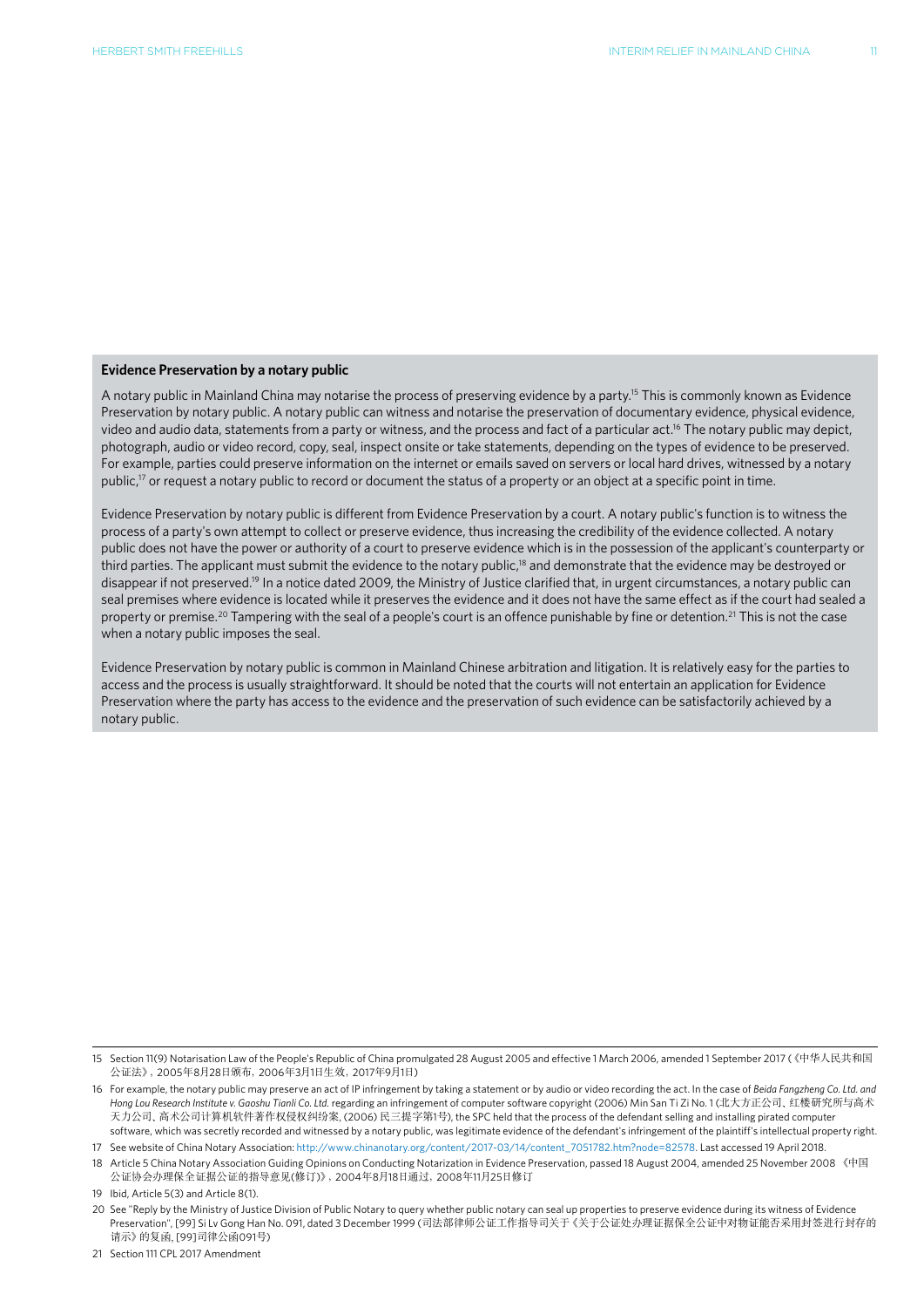# What interim measures are available?

### **Asset Preservation**

Different methods of preservation apply to different types of assets. Typical methods of asset preservation include sealing, seizing and freezing the relevant assets. For example:

- **• Bank accounts:** the court will issue a notice for bank assistance to freeze accounts. A bank which receives such a notice has a legal obligation to assist the court in freezing the specified amount. The notice will contain the time period for freezing the account. Subject to the court's instructions, the usual period is one year and may be extended for another year if the applicant applies and the court agrees. 22 The bank will release a frozen bank account only upon receipt of a notice for release from the court, or upon expiry of the time limit. 23
- **• Movable assets including vehicles or equipment:** the court can physically place seals which state "*sealed by [xxx] people's court on [date]*" on the relevant asset. The court can also make public announcements to seal the asset. With respect to assets with registered title (for example vehicles), the court will require the registering authority to freeze the transfer of title of the asset. The court can also request that the owner surrender the title document to the court. If the court considers it necessary, it can detain the asset either by itself or through a designated entity. The time limit for the sealing or seizure of movable assets is two years, which can be extended for up to another two years upon application. 24 The court may require that perishable goods and livestock be sold off, and the proceeds preserved.
- **• Land and real property:** the court can seal land or buildings by placing seals stating "*sealed by [xxx] People's Court on [date]*". The court will issue a notice to the relevant authority to freeze the transfer of title, which should also work to prevent actions that would further add encumbrance to the property, such as a mortgage. The court can also request that an owner surrender the title document to the court. Land rights and real property rights can be frozen for up to three years, which can be extended for up to another three years upon application.<sup>25</sup>
- **• Shares and bonds in public companies trading on the stock exchange:** the court will issue a preservation notice to the exchange where the stocks and bonds are traded to prevent the transfer or trading of the shares or bonds. 26 The time limit of freezing stocks and bonds is one year, but this can be extended on application. Each extension is limited to a maximum of six months, but there is no limit as to the number of extensions. 27 However, considering that the general rules for moveable property preservation stipulated in Article 487 2015 Interpretation on CPL also apply here, the entire freezing period shall not exceed two years, with potential for extension of up to another two years.
- **• Equity interest in a private company:** the court will issue a preservation notice to both the company and the local Administration of Industry and Commerce where the company is registered. Upon receipt of the notice, the local AIC will suspend the registration for transfer of equity in the company. 28 The time limit for this kind of preservation follows the general time limit for movable property, which is two years, with a potential extension of up to another two years.<sup>29</sup>

23 Ibid.

- 27 Article 6 SPC Provisions on Freezing and Auctioning Public Shares
- 28 Article 53 SPC Provisions on Enforcement
- 29 Article 487 2015 Interpretation on the Civil Procedure Law

<sup>22</sup> Article 487 2015 Interpretation on the CPL

<sup>24</sup> Ibid.

<sup>25</sup> Ibid.

<sup>26</sup> Article 52 SPC Provisions on Enforcement; SPC Provisions on Some Issues on Freezing and Auctioning Public Shares